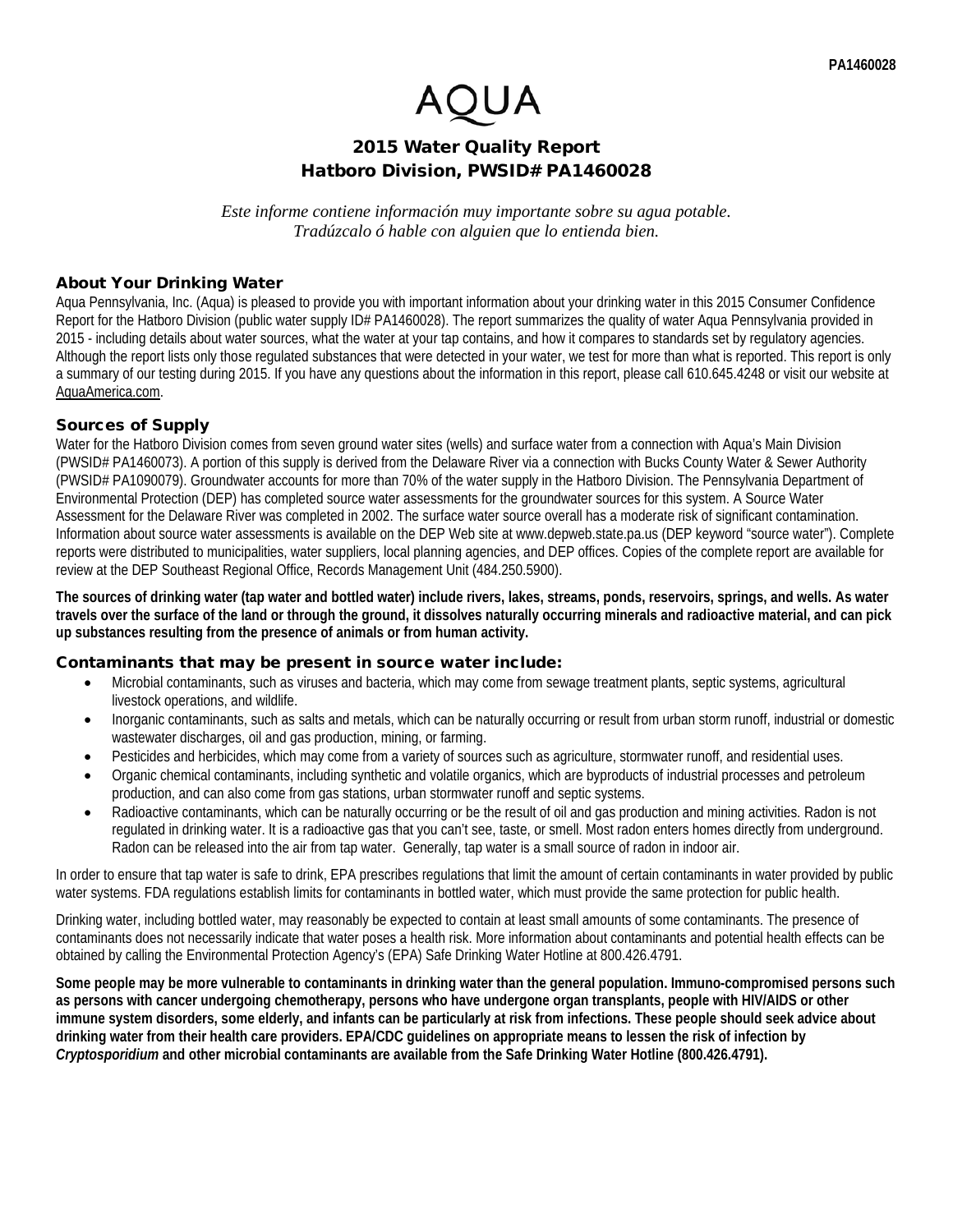The following table lists contaminants that were detected in your water system in 2015 (unless otherwise noted). The table provides the average of the sources used to supply the Division as well as minimum and maximum observed levels of regulated contaminants. This table includes data representative of the well sources and the surface water supply from Bucks County Water & Sewer Authority.

| Contaminants                                                                                                                                                                                                           | Average<br>Detection | Range of<br><b>Detections</b> | <b>MCL</b>           | <b>MCLG</b>           | Sample<br>Date | Violation<br>Y/N | Major Sources in Drinking Water                                                                        |  |
|------------------------------------------------------------------------------------------------------------------------------------------------------------------------------------------------------------------------|----------------------|-------------------------------|----------------------|-----------------------|----------------|------------------|--------------------------------------------------------------------------------------------------------|--|
| <b>Total Coliform</b><br><b>Bacteria</b>                                                                                                                                                                               | $\mathbf 0$          | $0 - 0$                       | $\mathbf{1}$         | $\theta$              | 2015           | $\mathsf{N}$     | Naturally present in the environment                                                                   |  |
| Values above are number of positive samples each month. The MCL is 1 positive monthly sample.<br>During the year, none of the 240 samples were positive for Total Coliform bacteria. All samples were E.coli negative. |                      |                               |                      |                       |                |                  |                                                                                                        |  |
| <b>Inorganic Contaminants</b>                                                                                                                                                                                          |                      |                               |                      |                       |                |                  |                                                                                                        |  |
| Barium, ppm                                                                                                                                                                                                            | 0.44                 | $0.24 - 0.55$                 | $\overline{2}$       | $\overline{2}$        | 2012,<br>2015  | $\mathsf N$      | Erosion of natural deposits                                                                            |  |
| Chromium, ppb                                                                                                                                                                                                          | 3                    | $2 - 6$                       | 100                  | 100                   | 2012,<br>2015  | N                |                                                                                                        |  |
| Nitrate, ppm                                                                                                                                                                                                           | 2.5                  | $1.6 - 3.0$                   | 10                   | 10                    | 2012,<br>2015  | $\mathsf{N}$     | Runoff from fertilizer use; leaching<br>from septic tanks, sewage; erosion of<br>natural deposits      |  |
| Selenium                                                                                                                                                                                                               | 0.8                  | $ND - 2.2$                    | 50                   | 50                    | 2012,<br>2015  | $\mathsf{N}$     | Discharge from petroleum and metal<br>refineries; Erosion of natural deposits;<br>Discharge from mines |  |
| <b>Radiological Contaminants</b>                                                                                                                                                                                       |                      |                               |                      |                       |                |                  |                                                                                                        |  |
| Alpha emitters, pCi/L                                                                                                                                                                                                  | 5.3                  | $1.7 - 7.1$                   | 15                   | $\boldsymbol{0}$      | 2011,<br>2014  | $\mathsf N$      |                                                                                                        |  |
| Combined radium,<br>pCi/L                                                                                                                                                                                              | 1.3                  | $1.2 - 1.4$                   | 5                    | $\mathbf 0$           | 2011,<br>2014  | N                | Erosion of natural deposits                                                                            |  |
| Combined uranium,<br>ppb                                                                                                                                                                                               | 2.3                  | $1 - 4.6$                     | 30                   | $\Omega$              | 2011,<br>2012  | $\mathsf{N}$     |                                                                                                        |  |
| Values below reflect results from routine monthly distribution sampling at multiple sites.<br>Disinfectant Residual-                                                                                                   |                      |                               |                      |                       |                |                  |                                                                                                        |  |
| Chlorine, ppm                                                                                                                                                                                                          | 1.3                  | $1.01 - 1.74$                 | <b>MRDL</b><br>$= 4$ | <b>MRDLG</b><br>$= 4$ | 2015           | N                | Water additive used to control<br>microbes                                                             |  |
| <b>Disinfection Byproducts</b>                                                                                                                                                                                         |                      |                               |                      |                       |                |                  |                                                                                                        |  |
| Haloacetic acids, ppb                                                                                                                                                                                                  | 3                    | ND - 13                       | 60                   | <b>NA</b>             | 2015           | $\mathsf{N}$     | Byproduct of drinking water<br>disinfection                                                            |  |
| <b>Total Trihalo-</b><br>methanes, ppb                                                                                                                                                                                 | 11                   | ND - 32                       | 80                   | NA.                   | 2015           | $\mathsf{N}$     |                                                                                                        |  |
| <b>Volatile Organic Contaminants</b>                                                                                                                                                                                   |                      |                               |                      |                       |                |                  |                                                                                                        |  |
| Trichloroethylene,<br>ppb                                                                                                                                                                                              | <b>ND</b>            | $ND - 0.5$                    | 5                    | $\Omega$              | 2015           | N                | Discharge from metal degreasing sites<br>and other factories                                           |  |

# Aqua Pennsylvania, Inc., Hatboro Division, PWSID#: PA1460028

The average concentration for radon during 2015 in the Hatboro Division was 1,320 pCi/L. The range was 1,130- 1,550 pCi/L.

| Contaminants                                                                                                                                                                    | <b>Minimum</b><br>_owest<br>Disinfectant<br>Level<br>Residual<br><b>Detected</b> |      | Range of<br><b>Detections</b> | Sample<br>Date | Violation<br>Y/N | <b>Major Sources in Drinking Water</b>  |  |  |
|---------------------------------------------------------------------------------------------------------------------------------------------------------------------------------|----------------------------------------------------------------------------------|------|-------------------------------|----------------|------------------|-----------------------------------------|--|--|
| Entry Point Disinfectant Residual – PA Ground Water Rule: This rule requires that no well station operate below specific minimum<br>free chlorine levels for more than 4 hours. |                                                                                  |      |                               |                |                  |                                         |  |  |
| Chlorine, ppm                                                                                                                                                                   | 0.4                                                                              | 0.01 | $0.01 - 2.3$                  | 2015           | N                | Water additive used to control microbes |  |  |

\*Disinfectant levels did not drop below minimum required level for more than 4 hours.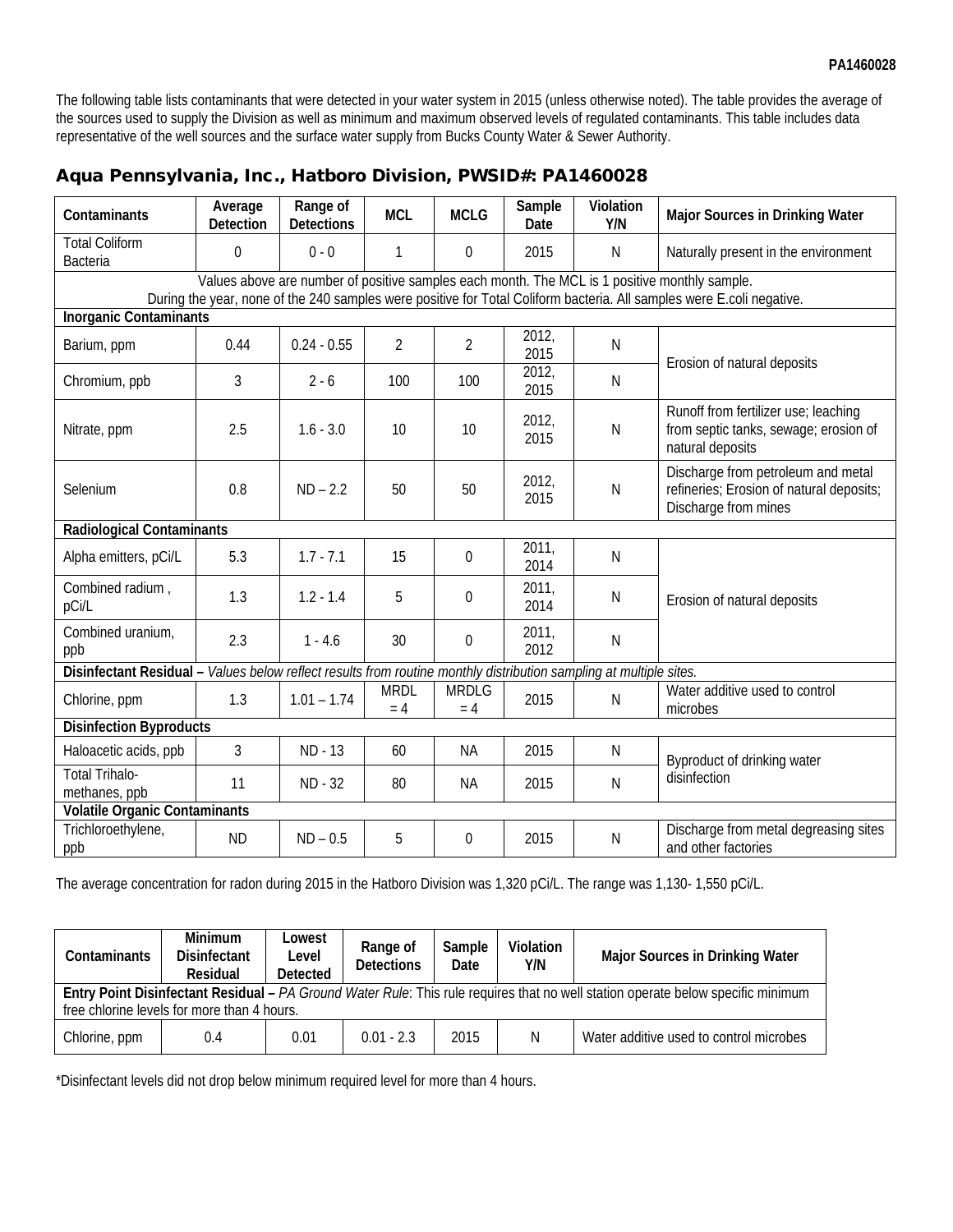| Lead and<br>Copper | 90th<br>Percentile | Total<br>Number of<br><b>Samples</b> | <b>Samples</b><br>Exceeding<br><b>Action Level</b> | Action<br>Level | <b>MCLG</b> | Sample<br>Date | Violation<br>Y/N | <b>Major Sources in Drinking Water</b> |  |
|--------------------|--------------------|--------------------------------------|----------------------------------------------------|-----------------|-------------|----------------|------------------|----------------------------------------|--|
| Copper, ppm        | 0.76               | 62                                   |                                                    | 1.3             | 1.3         | 2014           | Ν                | Corrosion of household plumbing        |  |
| Lead, ppb          | 2.6                | 62                                   |                                                    | 15              |             | 2014           | Ν                |                                        |  |

If present, elevated levels of lead can cause serious health problems, especially for pregnant women and young children. Lead in drinking water is primarily from materials and components associated with service lines and home plumbing. Aqua is responsible for providing high quality drinking water, but cannot control the variety of materials used in plumbing components. When your water has been sitting for several hours, you can minimize the potential for lead exposure by flushing your cold water tap for 30 seconds to 2 minutes before using water for drinking or cooking. If you are concerned about lead in your water, you may wish to have your water tested. Information on lead in drinking water, testing methods, and steps you can take to minimize exposure is available from the Safe Drinking Water Hotline or at http://www.epa.gov/safewater/lead.

The 1996 amendments to the Safe Drinking Water Act (SDWA) require that once every five years, the U.S. Environmental Protection Agency (EPA) issue a new list of no more than 30 unregulated contaminants to be monitored by public water systems (PWSs). The Unregulated Contaminant Monitoring Rule (UCMR) provides EPA and other interested parties with scientifically valid data on the occurrence of contaminants in drinking water. These data serve as a primary source of occurrence and exposure information that the agency uses to develop regulatory decisions. If a PWS monitoring for UCMR3 finds contaminants in its drinking water, it must provide the information to its customers in this annual water quality report. Below is a table of the results of our UCMR3 monitoring in 2014. All other contaminants tested during UCMR3 were Not Detected.

| <b>Unregulated Contaminants Detected During 2014</b> |                      |                               |            |  |  |  |
|------------------------------------------------------|----------------------|-------------------------------|------------|--|--|--|
| <b>Unregulated Contaminant</b>                       | Average<br>Detection | Range of<br><b>Detections</b> | <b>MCL</b> |  |  |  |
| 1,4-Dioxane, ppb                                     | ND.                  | $ND - 0.38$                   | NA.        |  |  |  |
| Chlorodifluoromethane, ppb                           | 0.75                 | $ND - 5.77$                   | NA.        |  |  |  |
| Perfluoroheptanoic acid, ppb                         | ND.                  | $ND - 0.011$                  | NA.        |  |  |  |
| Chlorate, ppb                                        | 261                  | $168 - 497$                   | NA.        |  |  |  |
| Chromium, ppb                                        | 0.58                 | $ND - 1.5$                    | NA.        |  |  |  |
| Hexavalent chromium, ppb                             | 0.22                 | $0.1 - 0.39$                  | <b>NA</b>  |  |  |  |
| Strontium, ppb                                       | 248                  | $133 - 817$                   | NA.        |  |  |  |
| Vanadium, ppb                                        | 1.4                  | $1 - 2.1$                     | NA.        |  |  |  |